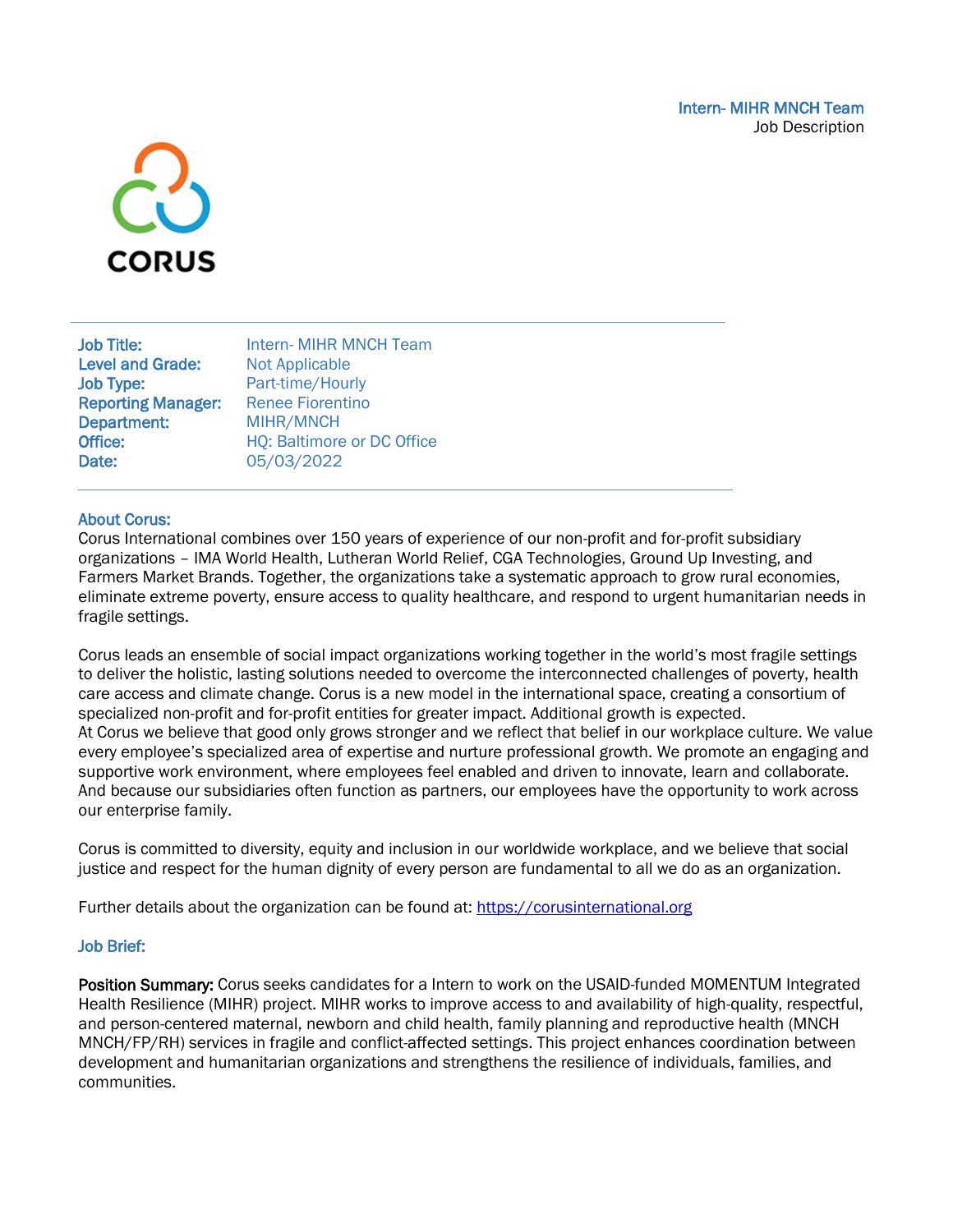Working under the supervision of the MIHR Sr. MNH Advisor and hand-in-hand with other members of MIHR's core and country teams, the Intern will help the project complete literature reviews, bottleneck analyses and technical program planning and monitoring.

The internship will be an excellent opportunity to build knowledge of USG funding mechanisms.

Key Result Areas: KRAs indicate the core responsibilities, deliverables, and quality standards required for the individual to be successful in his or her role.

The success of this role is measured by the following KRAs:

## Technical:

- Complete literature reviews (e.g., on misoprostol advance distribution for PPH prevention).
- Develop data collection tools.
- Participate in data collection, cleaning and analysis.
- Articulate key findings and recommendations in succinct reports.
- Participate in dissemination of findings at sub-national and national levels to validate findings.
- Finalize action plan(s) to address identified bottlenecks and incorporate respective interventions in MIHR programming.
- Present findings to relevant Community/ies of Practice.

### Administrative:

- Develop work plans for completion of tasks.
- Assist with coordination and communication related to core activities.
- Actively participate in and contribute to meetings, drafting agendas, scheduling and documenting proceedings and next steps.
- Other duties as assigned.

Location: This position will be fully remote with potential visits to Corus' Baltimore and/or D.C. offices.

Supervisory: Reports to the MIHR Sr. MNH Advisor; no direct reports.

### Education & Experience:

- Graduate studies in related field (e.g., public health, obstetrics, neonatology, nursing, or midwifery) in progress.
- Previous experience with literature reviews.
- Knowledge of international health best practices.
- Demonstrated data collection abilities.
- Experience working with professional and support staff in a multicultural, multi-linguistic environment.

### Qualifications:

- Ability to work independently.
- Fluency in English oral and written communication skills. French would be an asset.
- Excellent organizational, analytical, oral, and written communications skills.
- Strong interpersonal skills and cross-cultural sensitivity and competency required; experience living and/or working in developing countries preferred.
- Proficiency in Microsoft Office applications including MS Word, Excel, and PowerPoint.
- Ability to work well in a team in a fast-paced environment with tight deadlines.
- Willingness to support Corus's mission.